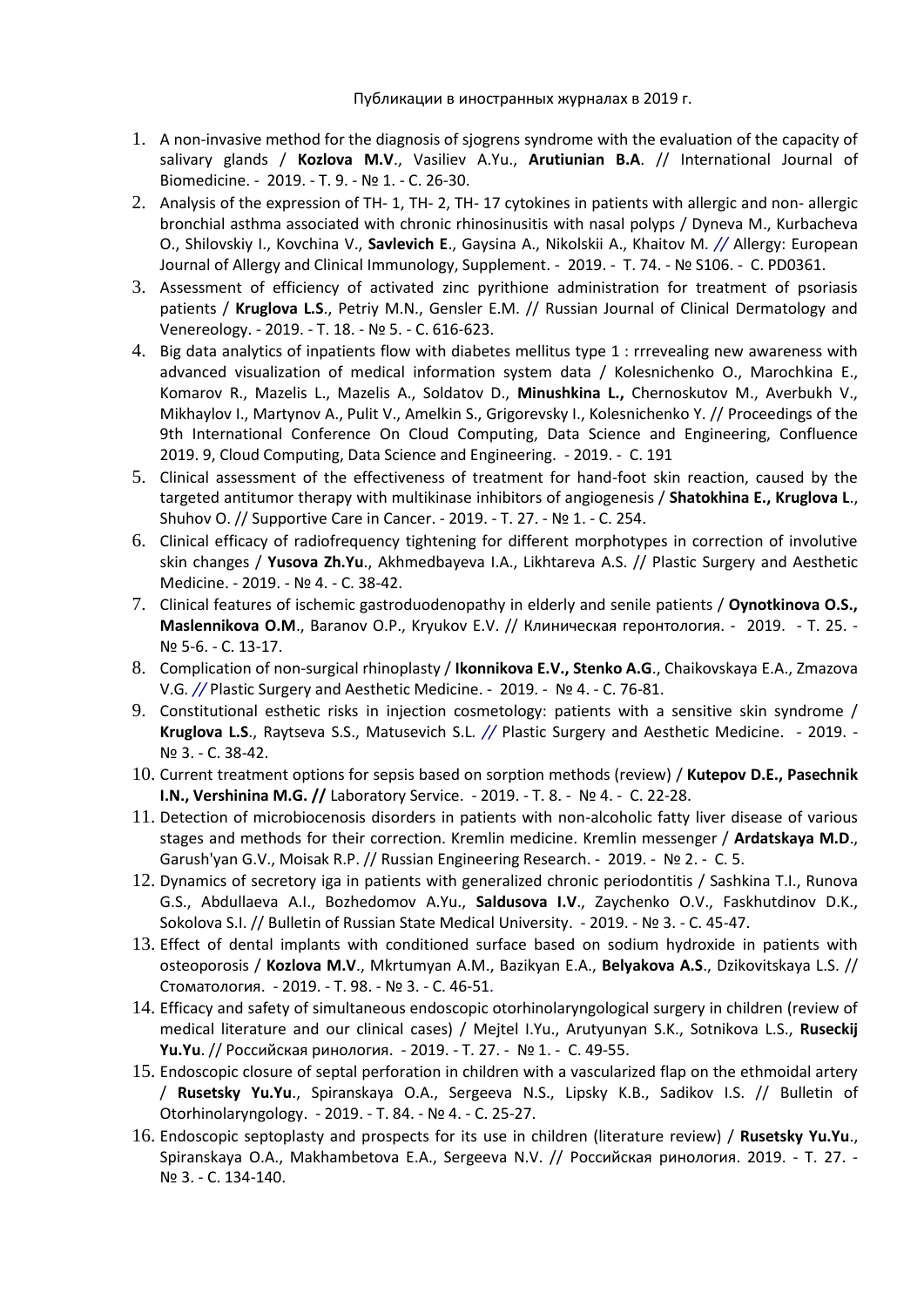- 17. [First measurement of a long-lived](https://www.elibrary.ru/item.asp?id=38701939) π+π- atom lifetime / Adeva B., Mariñas C., Plo M., Romero Vidal A., Saborido J., Afanasyev L., Dudarev A., Gorchakov O., Gritsay K., Karpukhin V., Kruglov V., **Kruglova L**., Kulikov A., Kulish E., Nemenov L., Nikitin M., Olchevskii V., Zrelov P., Anania A., Lamberto A. et al. // [Physical Review Letters.](https://www.elibrary.ru/contents.asp?id=38679290) - 2019. - Т. 122. - [№](https://www.elibrary.ru/contents.asp?id=38679290&selid=38701939) 8. - С. 082003.
- 18. [Gene expression levels of cytokines in different phenotypes of CRSWNP](https://elibrary.ru/item.asp?id=42408365) / **Savlevich E.L**., Kurbacheva O.M., Egorov V.I., Dyneva M.E., Shilovskiy I.P., Khaitov M.R. // [Bulletin of Otorhinolaryngology.](https://elibrary.ru/contents.asp?id=42408357) - 2019. - Т. 84. - [№](https://elibrary.ru/contents.asp?id=42408357&selid=42408365) 6. - С. 42-47.
- 19. [General anesthesia influence on cochlear implant intraoperative testing](https://elibrary.ru/item.asp?id=41465622) / Kalugina M.S., **Rusetskiy Yu.Yu**., Aleksandrov A.E., Alekseeva E.A., Pashkov A.V., Gadaleva S.V., Arutyunyan S.K. // [Bulletin of](https://elibrary.ru/contents.asp?id=41465618)  [Otorhinolaryngology.](https://elibrary.ru/contents.asp?id=41465618) - 2019. - Т. 84. - [№](https://elibrary.ru/contents.asp?id=41465618&selid=41465622) 5. - С. 26-31.
- 20. [Hirudotherapy in treatment of chronic generalised periodontitis](https://elibrary.ru/item.asp?id=41647087) / Sashkina T.I., Abdullaeva A.I., Runova G.S., **Saldusova I.V., Zajchenko O.V**., Faskhutdinov D.K., Sokolova S.I., **Pustovaya E.P. //**  [Bulletin of Russian State Medical University.](https://elibrary.ru/contents.asp?id=41639925) - 2019. - [№](https://elibrary.ru/contents.asp?id=41639925&selid=41647087) 4. - С. 79-82.
- 21. [Information technologies based on wavelet transform for soldered joints diagnostic of printed](https://www.elibrary.ru/item.asp?id=38705051)  [circuit boards](https://www.elibrary.ru/item.asp?id=38705051) / Shcherbakova G., **Krylov V**., Sachenko A., Bykovyy P., Zahorodnia D., Komar M., Kit I., Lendiuk D., Kaniovskyi A., Dacko M. // CEUR Workshop Proceedings. Proceedings of the 2nd International Workshop on Computer Modeling and Intelligent Systems, CMIS 2019. - 2019. - С. 1030-1041.
- 22. Innovative domestic product a new era of psoriasis therapy / **Kruglova L.S.***,* Khotko A.A., Pomazanova M.Yu. // Russian Journal of Clinical Dermatology and Venereology. - 2019. -Т. 18. - № 4. - С. 479-485.
- 23. Legislative framework and legal regulation of dental care organization to patients with infectious diseases / Losev F.F., Vagner V.D., **Sorokina A.A.** // Стоматология. - 2019. - Т. 98. - № 2. - С. 4-7.
- 24. Objective long-term results of surgical treatment of chronic sinusitis in maxillary sinus atelectasis (silent sinus syndrome) in children / **Rusetskiy Yu.Yu**., Malyavina U.S., Pashkova A.E. // Российская ринология. - 2019. - Т. 27. - № 4. - С. 173-178.
- 25. Orientational effects observed during the passage of electrons induced by an electric field in lowconcentration aqueous solutions of liquid crystals / Shipko M.N., Usoltseva N.V., Sibirev A.L., Stepovich M.A., Smirnova A.I., **Maslennikova O.M.** // Journal of Surface Investigation: X-Ray, Synchrotron and Neutron Techniques. - 2019. - Т. 13. - № 4. - С. 777-779.
- 26. PF-114: a 4 th generation tyrosine kinase-inhibitor for chronic phase chronic myeloid leukaemia including bcrabl1 T315I / Turkina A.G., Vinogradova O., Lomaia E.G., **Shatokhina E.**, Shukhov O.A., Chelysheva E.Yu., Shikhbabaeva D., Nemchenko I., Petrova A., Bykova A., Zaritsky A.Yu., Siordiya N.T., Shuvaev V., Cortes J.E., Gale R.P., Baccarani M., Ottmann O., Mikhailov I., Novikov F., Shulgina V. et al. // Blood. - 2019. - Т. 134. - № S1. - С. 1638
- 27. Porokeratosis and its clinical variants / Potekaev N.N., **Akimov V.G.,** Fomina E.S., Chistyakova T.V., Bobrov M.A. // Russian Journal of Clinical Dermatology and Venereology. - 2019. - Т. 18.- № 3. - С. 338-344.
- 28. Prospects of endoscopic otosurgery in children **/ Rusetsky Yu.Yu**., Meitel I.Yu., Sotnikova L.S., Malyavina U.S., Kalugina M.S. // Bulletin of Otorhinolaryngology. - 2019. - Т. 84. - № 3. - С. 5-11.
- 29. Replacement methods of the septal framework of the septoplasty / Sergeeva N.V., **Rusetsky Yu.Yu**., Svistushkin V.M., Reshetov I.V., Spiranskaya O.A., Makhambetova E.A., Lipsky K.B., Sadikov I.S. // Bulletin of Otorhinolaryngology. - 2019. - Т. 84. - № 5. - С. 93-97.
- 30. Role of short chain fatty acids in evaluation of gut microbiocenosis disorders and their correction in patients with NAFLD of different stages. experimental gastroenterology / **Ardatskaya M.D**., Garush'yan G.V., Moisak R.P., **Topchii T.B.** // Russian Engineering Research. - 2019. - Т. 161. - № 1. - С. 106.
- 31. Safety of pharmacotherapy: whats new? / **Pasechnik I.N.,** Rybintsev V.Yu., Talyzin P.A. // Russian Journal of Anаеsthesiology and Reanimatology. - 2019. - № 5. - С. 47-50.
- 32. Simultaneous rhinootosurgery in adults and children / **Rusetsky Yu.Yu**., Arutyunyan S.K., Malyavina U.S., Spiranskaya O.A., Meitel I.Yu. // Российская ринология. - 2019. - Т. 27. - № 3. - С. 148-153.